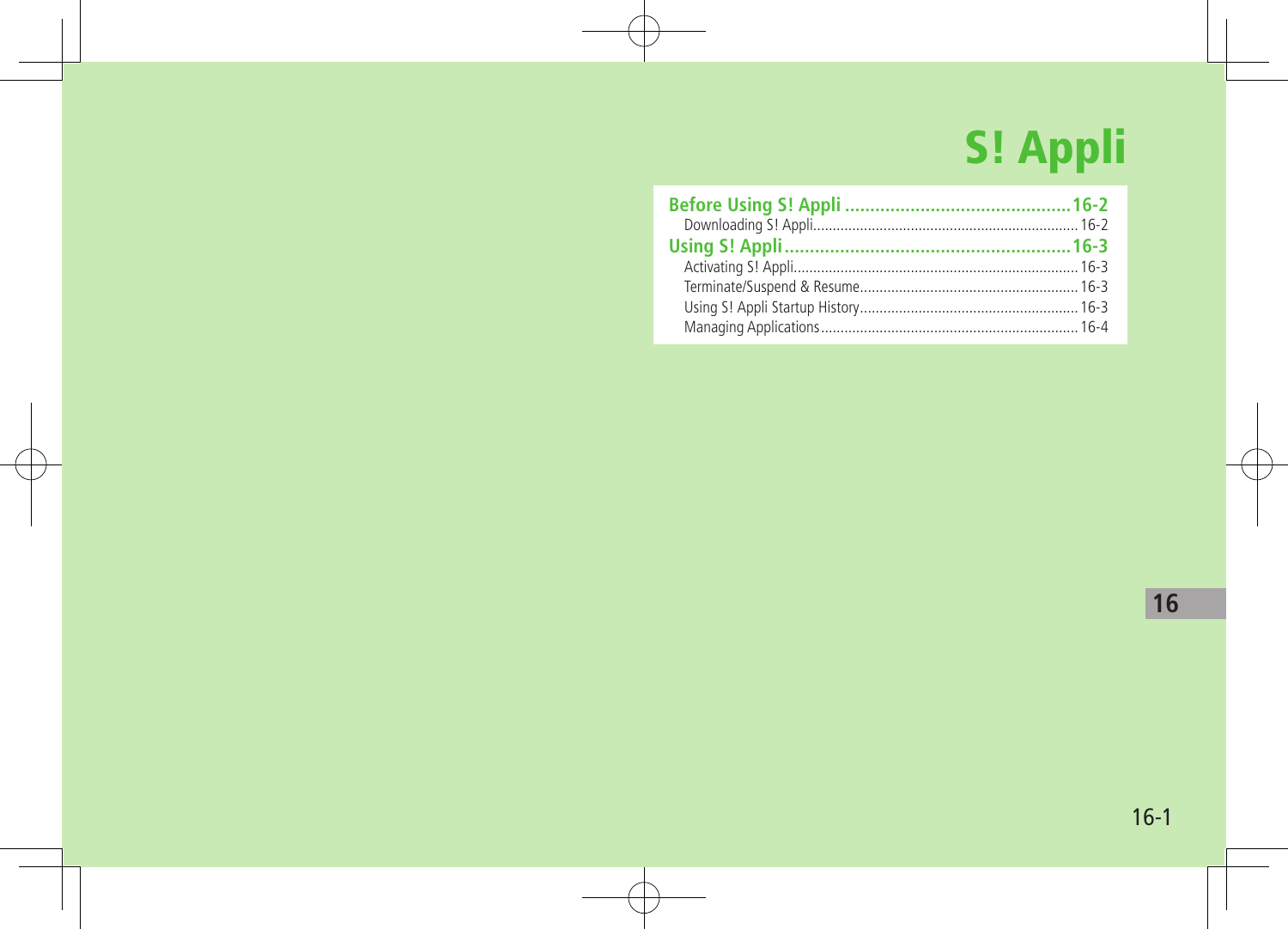# Before Using S! Appli

#### **S! Appli are Java™-based applications designed to run on SoftBank handsets. Download games and other real-time applications for use on handset.**

- Separate subscription required to use downloaded applications (not required for pre-installed S! Appli).
- For usage on pre-installed applications, see Help menu for each S! Appli.

#### **Note**

 For more information, visit SOFTBANK MOBILE Corp.Website (http://www.softbank.jp).

#### **Network S! Appli**

Network S! Appli requires Network connection.

**•** Transmission fees apply.

#### ■ **License Information**

**>Main Menu** ▶ S! Appli ▶ Information

# **Downloading S! Appli**

#### **Download up to 100 S! Appli files to handset/microSD Card.**

 End suspended S! Appli if any. However, S! Appli may not be ended during calls.

#### **Main Menu** 4 **S! Appli** 4 **S! Appli List**

# **1 Download S! Appli** <sup>7</sup>**YES**

Handset connects to the Network, and download site appears.

- **2** Select an S! Appli Properties appear.
- **3** Follow onscreen instructions
- **4** Select a save location

Downloaded S! Appli is saved to Data Folder automatically.

- Download may take some time.
- **5 YES** to activate

Downloaded S! Appli starts.

- To exit:**NO**
- **Download Lifestyle-Appli**
- **>Main Menu** 4 **Tools** or **S! Appli** 4 **Osaifu-Keitai**
	- ▶ Lifestyle-Appli ▶ Download ▶ YES ▶ Select a Lifestyle-Appli
- $\bullet$  Lifestyle-Appli:  $2P$ P.13-10

#### **Note**

- **•** Alternatively, download S! Appli from **Main Menu Data Folder** 
	- 4 **S! Appli** 4 **Download S! Appli** 4 **YES**
- Alternatively, download Lifestyle-Appli from **Main Menu**
	- ▶ Data Folder ▶ Lifestyle-Appli ▶ Download ▶ YES

**S! Appli**

**16**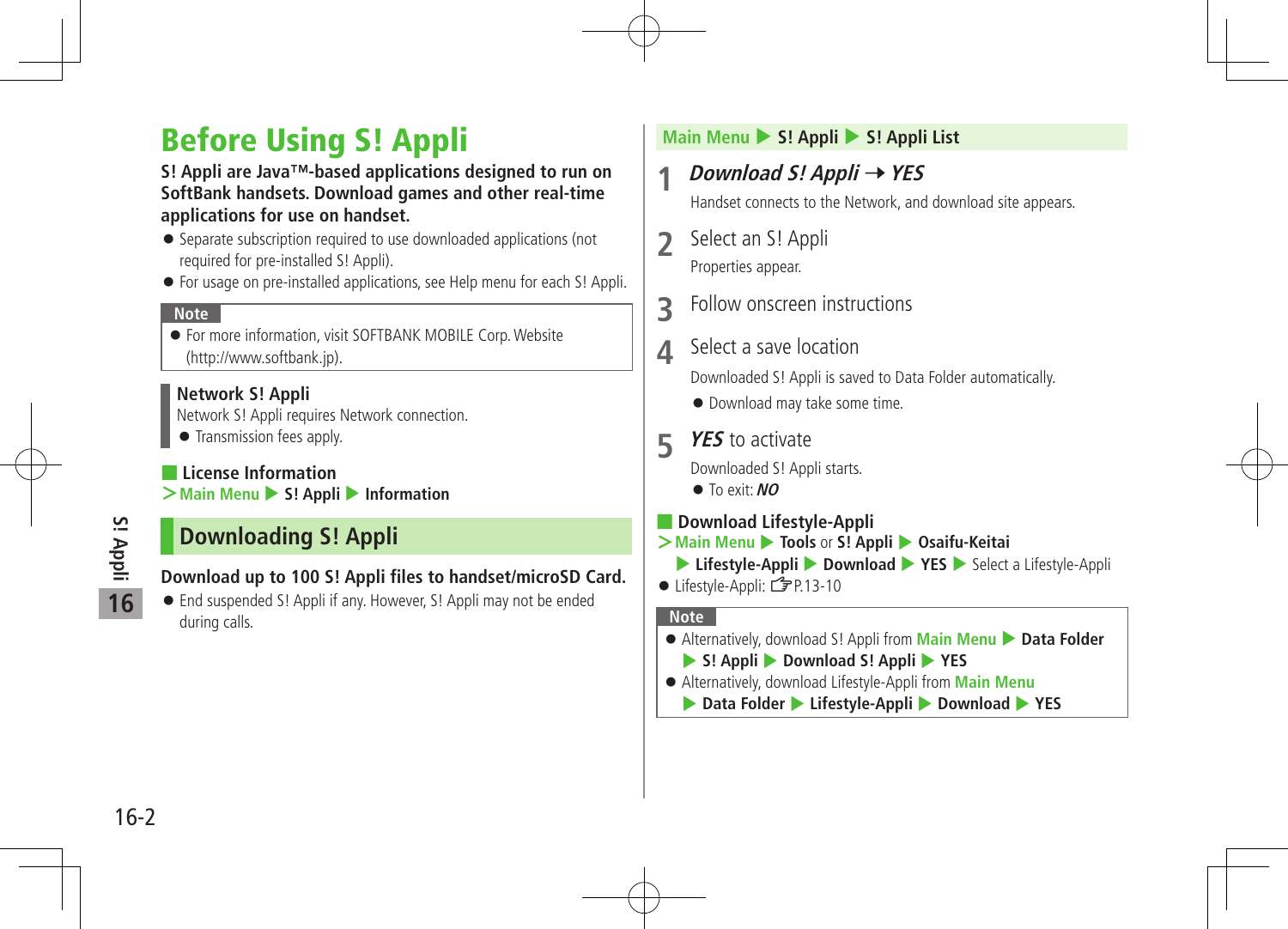# Using S! Appli

# **Activating S! Appli**

#### **Main Menu > S! Appli > S! Appli List**

Select an S! Appli

Application starts and  $\mathbb{R}$  appears.

- See application Help menu for usage information.
- Confirmation appears when selecting Network S! Appli.
- For a microSD Card S! Appli, press **in land in the State Step 1.**

#### **Note**

- Alternatively, **Main Menu** 4 **Data Folder** 4 **S! Appli** Select an S! Appli
- Closing handset/incoming transmissions pause S! Appli.
- AV output compatible applications may be viewed on a TV set (ZP.11-18).

**Tip**

Settings ●Volume ●Backlight On/Off ●Vibration ●Update S! Appli Information on microSD Card from Another Handset (ZP.18-25)

# **Terminate/Suspend & Resume**

#### **Terminating/Pausing S! Appli**

- While running an S! Appli,  $\left(\right)$
- **2 Suspended** or **Stopped** appears for a suspended application.

# **Resuming/Terminating Paused S! Appli**

#### **Main Menu** 4 **S! Appli** 4 **S! Appli List**

# **1 Replayed** or **Stopped**

Resumed application starts from paused point.

# **Using S! Appli Startup History**

**Main Menu** 4 **S! Appli** 4 **S! Appli History**

**Highlight a record**  $\rightarrow \infty$  **[Menu]**  $\rightarrow$ *Start, S! Appli info* or Delete